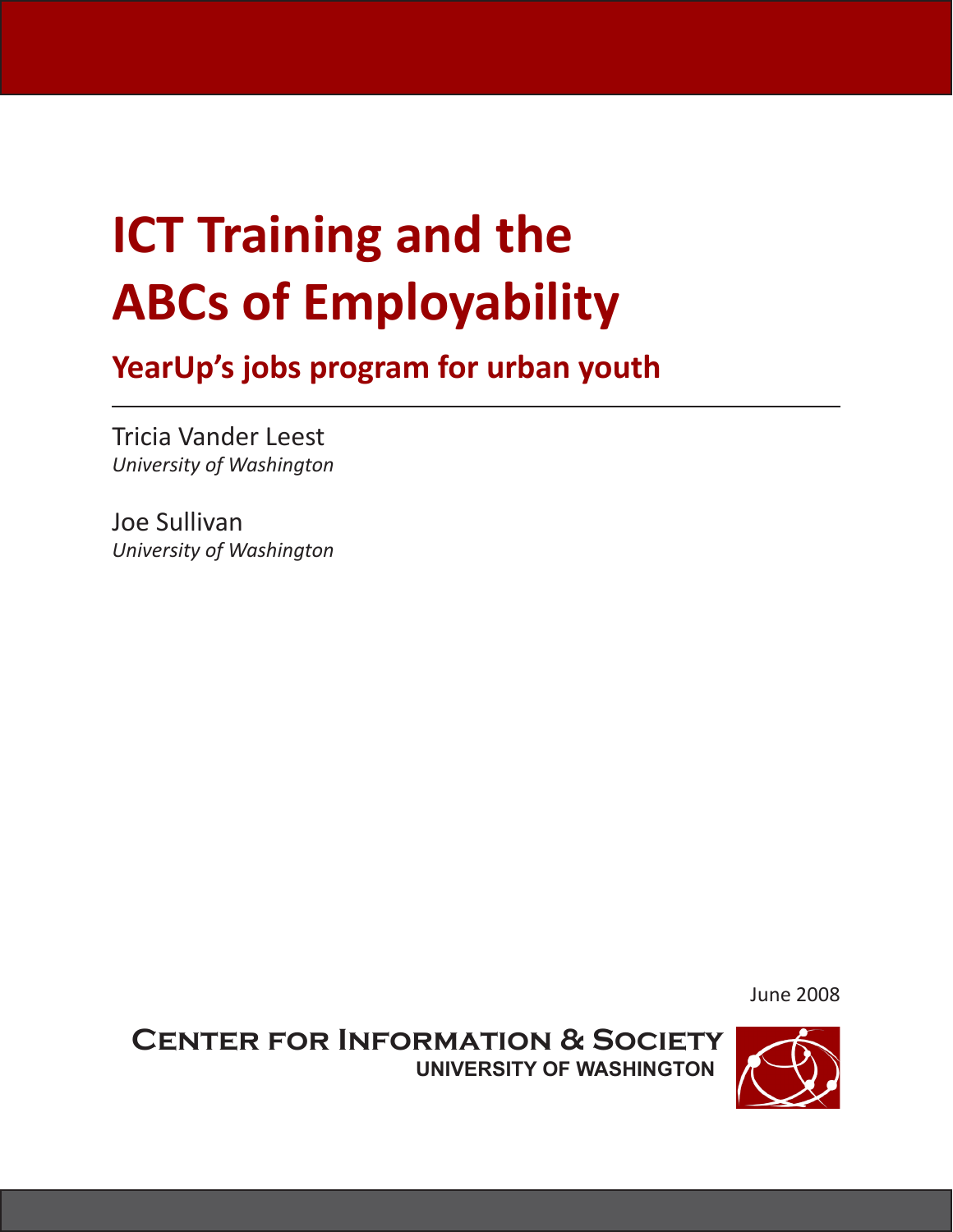#### **Evidence Narratives at the Center for Information & Society**

The ICTD field is filled with individual success stories extolling the benefits of ICT access and fluency. These stories are often highly influential because they are rhetorically powerful, memorable narratives that create lasting frames to contextualize and interpret other data. Unfortunately, they are often driven by the demands of public relations as opposed to rigorous analysis.

When the goal is to share the story of a super star and tug heart strings, important details can be omitted. To understand how ICT programs work for *typical* trainees, to spread narratives that illuminate deeper dynamics and to amplify broadly useful lessons, stories should be researched and constructed with intention and rigor.

CIS is developing a methodology and story series that attempts to tap the rhetorical and qualitative explanatory power of detailed, contextualized, and personalized ICT case studies. While tension may sometimes exist between an organization's desire to feature certain cases and the critical researcher's commitment to rigor, a methodology built on intensive questioning and storytelling rich in the right details can uncover and communicate evidence of successful programs.

By crafting exemplary stories, by developing and disseminating useful methodological tools and by promoting these techniques among NGO managers and grant makers, CIS aims to shape a research framework that can fulfill the needs of NGOs and donors with stories that accurately represent realities in underserved communities. Properly constructed, evidence-based stories can serve the ends of rigorous analysis while publicizing good work.

This paper is an example and an experiment in this methodological landscape. It is supported in large part by a grant from Microsoft Community Affairs. Methodological direction, guidance and leadership has been provided by the project lead, Andrew Gordon, of the Daniel J. Evans School of Public Affairs at the University of Washington.

Center for Information & Society University of Washington Box 354985 Seattle, WA 98195 +1 206.616.9101

cisinfo@u.washington.edu www.cis.washington.edu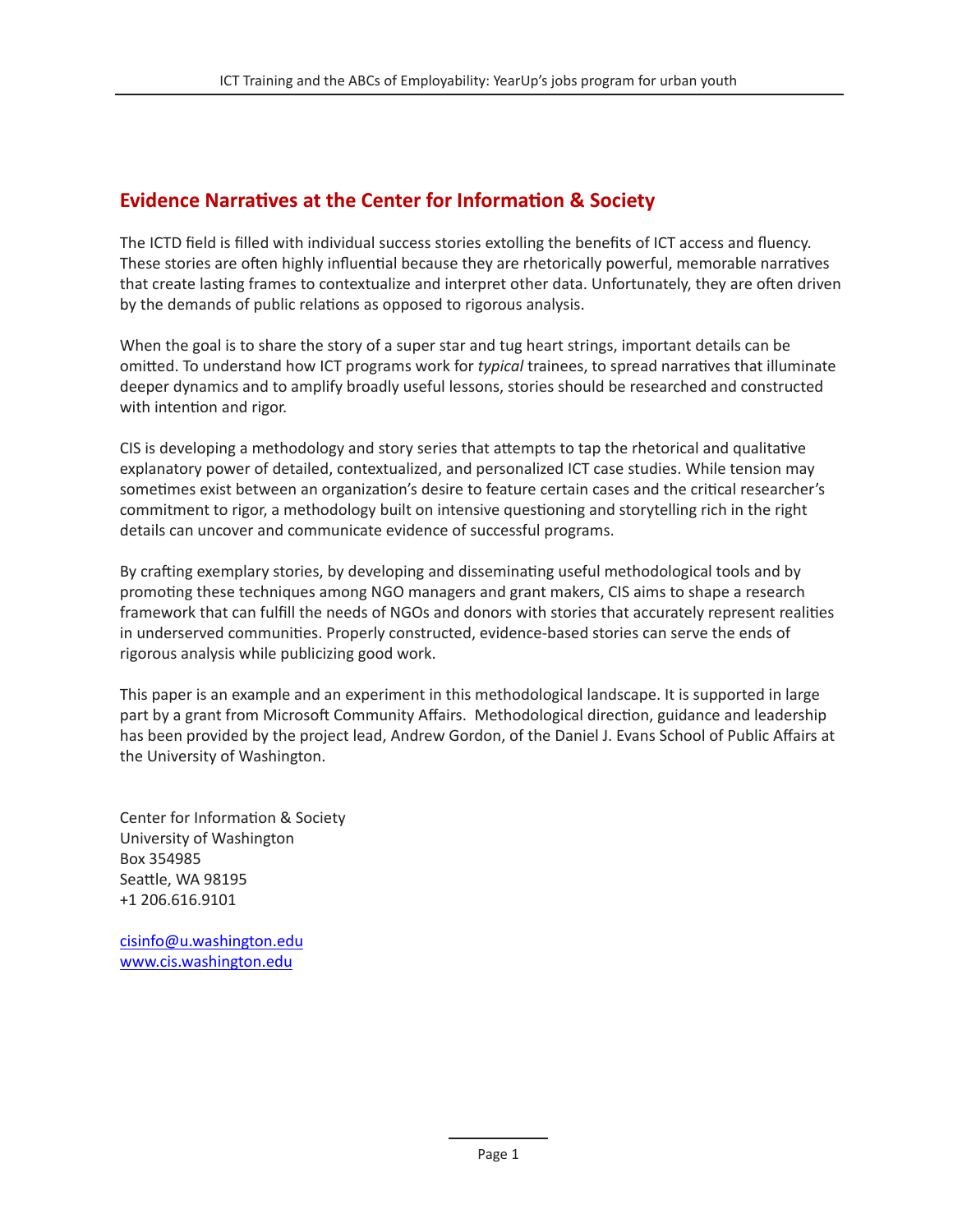Less than two years ago, Rudy had never been to New York's financial district. He dreamt of being a counselor, but ended up working "a dead end job" at the local movie theater. Today, the soft-spoken, professionally dressed man who rides the New York subway number 6 train to the 42nd street exit every weekday works as an Information Technology (IT) support technician at Price Waterhouse Cooper, (PWC). He never imagined that he would be working for a Fortune 500 company with aspirations to move into a management position.

Reflecting back on the time he first heard about the YearUp program, Rudy laughs, "I didn't think it was real. You know, someone paying you to go get an education!" Rudy's life has dramatically changed. Today he is grateful for the program that taught him confidence and introduced him to a world of opportunity. Rudy recalls a recent conversation with a friend of ten years who said, "Wow, Rudy, in high school you weren't the way you are now. You have your whole life in front of you. Nothing's too hard for you." Rudy recognizes the person he's become and attributes the change to YearUp.

#### **One year of skills training and paid work experience**

YearUp is a yearlong, intensive training program that builds IT expertise along with complementary professional skills, the "ABC's" that are required to successfully operate in the modern workplace. "Attitude, Behavior and Communication," explains founder and director, Gerald Chertavian. "Technical proficiency is not enough. To bridge the gap between the huge pool of youth in urban areas looking for work and the shortage of skilled labor that companies face, YearUp developed a comprehensive training approach" for urban young adults aged 18-24. The model also provides on-the-job apprenticeships, which in many cases turn into full-time work for YearUp graduates. According to one staff member, the program "prepares students to tackle workplace challenges using discretion and integrity."

*"If they didn't provide the stipend, some of my friends wouldn't be able to do it. You know, some of them have kids and other responsibilities. Some have to work other jobs anyway."*

*Rudy, on the importance of a stipend for trainees*

YearUp also provides a modest, but critical stipend that allows students to devote a year to education and skills building. The educational stipend enables many youth to leave their current jobs and commit their time to the intense program schedule. "If they didn't provide the stipend, some of my friends wouldn't be able to do it. You know, some of them have kids and other responsibilities. Some have to work other jobs anyway." Rudy praises YearUp's approach and the staff's commitment to helping them through the transition.

## **Caring Staff, Strict Discipline**

"Supportive, caring staff are an important part of our model," says Chertavian. "One day I was walking to work and I saw one of our students crying outside the building.

His best friend had committed suicide and I spent the rest of my morning comforting him and making sure he got the help that he needed. Now, I had a full calendar that had to be rescheduled. Was that a waste of my day? No, it was an incredible opportunity to help. That's the kind of atmosphere that we want our instructors to support. We want them to be invested in the outcomes of the students."

Caring, however is accompanied by strict discipline and high expectations. YearUp intentionally screens its students, so that the investment has a high probability of success. For example, students are required to have a high school degree or its equivalent and read at an 8th grade level. Being on time is also mandatory. "At their interview, if they are one minute late, we tell them to come back tomorrow. If they are late a second time, they are not accepted into the program," Chertavian explains. "It doesn't help anyone to lower the bar for these students."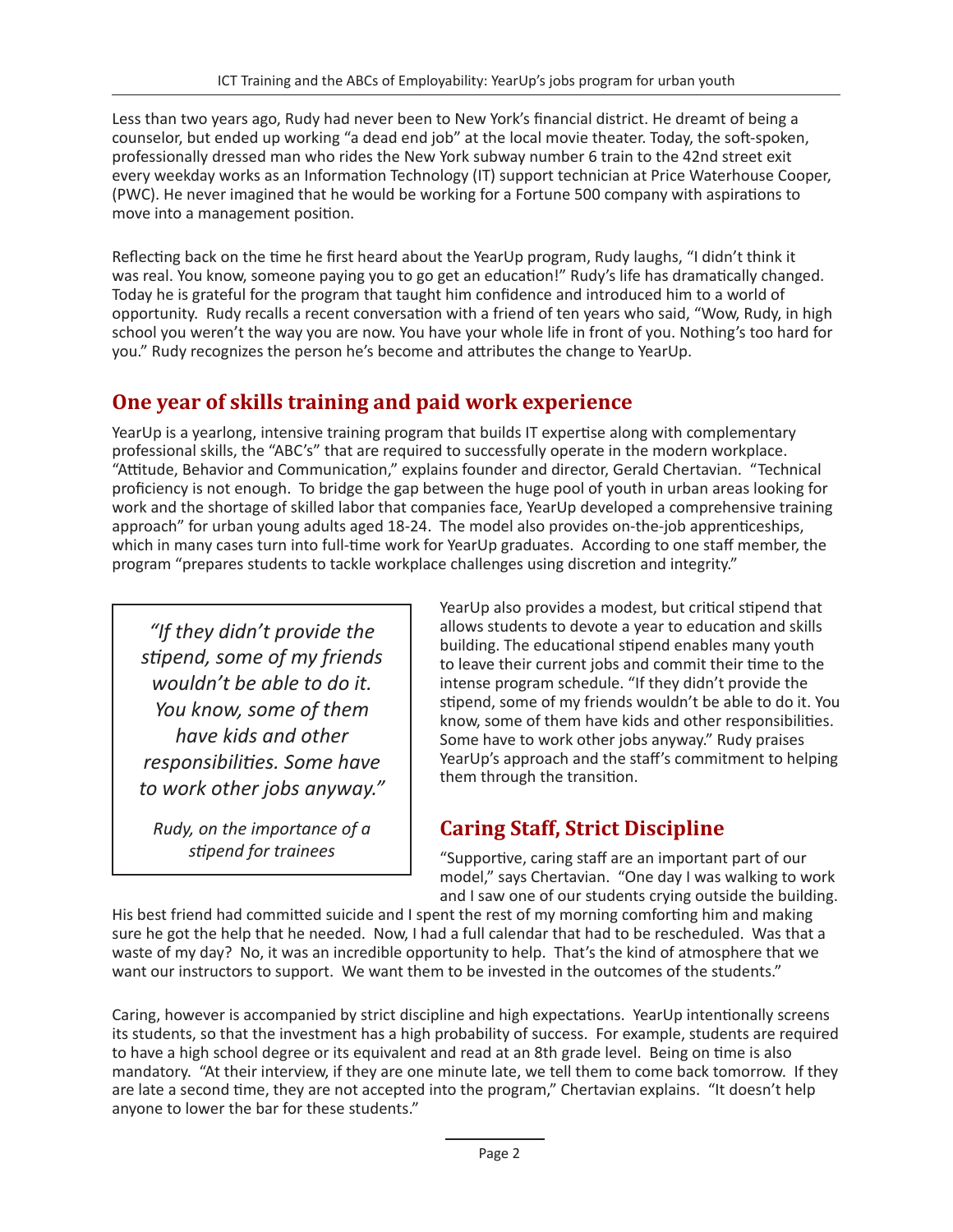*"At their interview, if they are one minute late, we tell them to come back tomorrow. If they are late a second time, they are not accepted into the program. It doesn't help anyone to lower the bar for these students."*

*Founder Gerald Chertavian, on YearUp's approach to discipline and high expectations*

Rudy graduated in January along with his cohort and the second class of YearUp New York. Nearly every element of the program intentionally reinforced employability lessons, including the commute. YearUp's location in the financial district helped Rudy imagine himself working there. Riding the subway downtown is part of the training experience that prepares students for a successful career. The dress code and a code of conduct are strictly enforced starting on day one. Participants that don't abide by these expectations are penalized. They lose points from a pre-assigned scale that determines their weekly stipend.

Appropriate behavior has a financial reward. The behavioral expectations apply to everyone at YearUp. The YearUp network--teachers, mentors, and supporters--shows young people consistent respect, a valued complement to strict discipline.

YearUp's stress on technical skills as well as interpersonal skills distinguishes its curriculum from other technical training programs. "Teaching technology skills is not that difficult," one staff member says. "We are good at teaching the technology needed in professional settings. What's harder is helping a young adult from a disadvantaged background gain the communications skills and confidence needed to succeed in a prestigious workplace."

#### **Employer Connections**

Karen Fleshman, Director of Cultivation at YearUp Manhattan, attributes part of YearUp's success to active outreach with partner firms, especially through the apprenticeship program and corporate donations. "Our partners have a confidence in YearUp's ability to produce well-trained, motivated young workers."

Employer participation is an important element of YearUp's strategy because firms underwrite a large chunk of program costs. "It costs \$24,000 per student per year. \$16,000 comes from the employer for the apprenticeship. \$4,000 comes from government—we persuaded them of the substantial cost savings of investing in jobs versus paying for public assistance down the road. The last \$4,000 comes from private donors." Chertavian associates YearUp's credibility among employers with early "guarantees" made to firms. "We told them if they weren't satisfied, they wouldn't have to pay. And we've had remarkable success."

The social benefits of promoting economic development in urban communities and increasing the diversity of their employees are not lost on firms, but according to Chertavian, "we never start with that. It always has to be about providing excellent, skilled workers."

#### **Alumni Networks**

The stress placed on interpersonal communication helps each cohort feel like family. Rudy regularly meets with other alumni to share stories, offer support and volunteer for the organization that "changed my life for the better." He plans to participate in a summer city festival with the YearUp community. Primarily a music festival, "Summer Jam" happens in Giant Stadium and provides current YearUp students, alumni and apprentices a chance to socialize and have fun while promoting the program.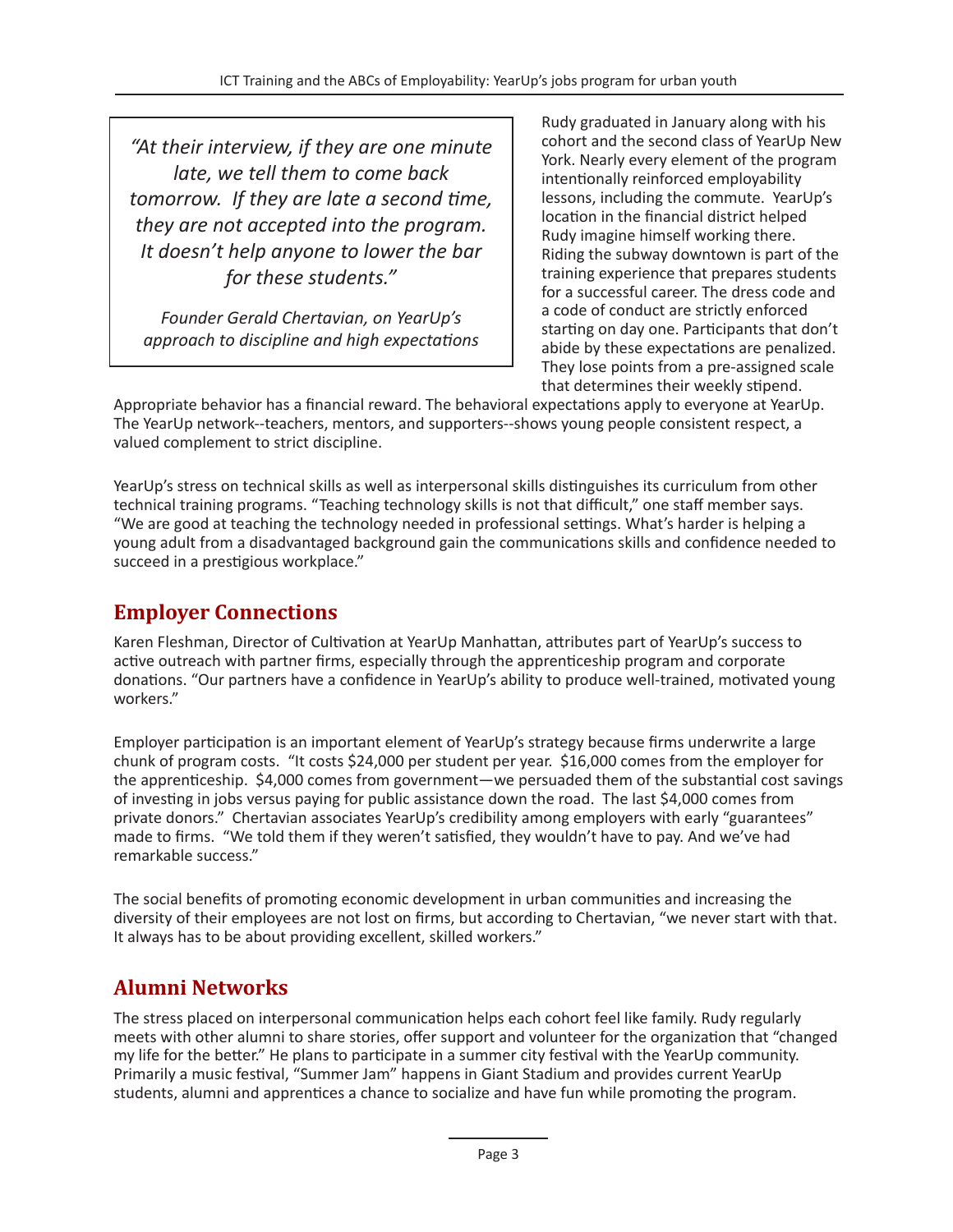After graduation and before finding his current position, Rudy temporarily worked in YearUp's headquarters, assisting with communications and operational support. During this period he continued to interview and to look for work. He found his current position as a result of a YearUp staff member who was scouting for additional sites to place apprentices. Human Resources at PWC wouldn't commit to the apprenticeship, but inquired whether any graduates were available to fill open positions. Rudy was interviewed a number of times before receiving the job offer. During that time he was offered a fulltime outreach position with YearUp. While he appreciated the YearUp offer, he "couldn't pass up the opportunity" at PWC.

Not all alumni end up working for financial firms. Some attend college or pursue other work altogether. But all benefit from the YearUp experience. Rudy recalls one fellow graduate who chose not to work in IT after completing the program because "his passion is with dance." Intangible benefits of the program are still highly valuable. Rudy explains that his friend "still completed the program because he saw the value in it." Or, in his own case, "When I think back to who I was a year ago, I guess you'd say that I wasn't as polished" as I am now.

### **The value of the job and spreading the word**

Rudy appreciates the impact of his job and the importance of his work. "People get really frustrated and upset when technology isn't working properly." It feels good to "help them through their problem."

Rudy is also conscious of his impact on the larger YearUp community. "I am just trying to work very hard at Price Waterhouse Cooper right now. You might say that I'm the ambassador for YearUp." His

performance might mean opportunities for alumni and students, "maybe they're waiting to see how well I do before they think to work with apprentices? I've had managers ask me questions about YearUp. They want to learn about it."

Rudy also promotes the program informally. As a result, 10 of his friends are either enrolled or interviewing for YearUp. Laughing, he recognizes that "most all of them were from the movie theatre." Rudy reflects on how he's encouraged his longtime friend to apply for the program. He recently had specific coaching for his friend's upcoming interview, "I know you can do it, man. I know you're going to be more successful than me. You just have to hit it hard and make the best of yourself."

*"I am just trying to work very hard at Price Waterhouse Cooper right now. You might say that I'm the ambassador for YearUp...Maybe they're waiting to see how well I do before they think to work with apprentices?"*

*Rudy, speculating on how his performance affects the larger YearUp community*